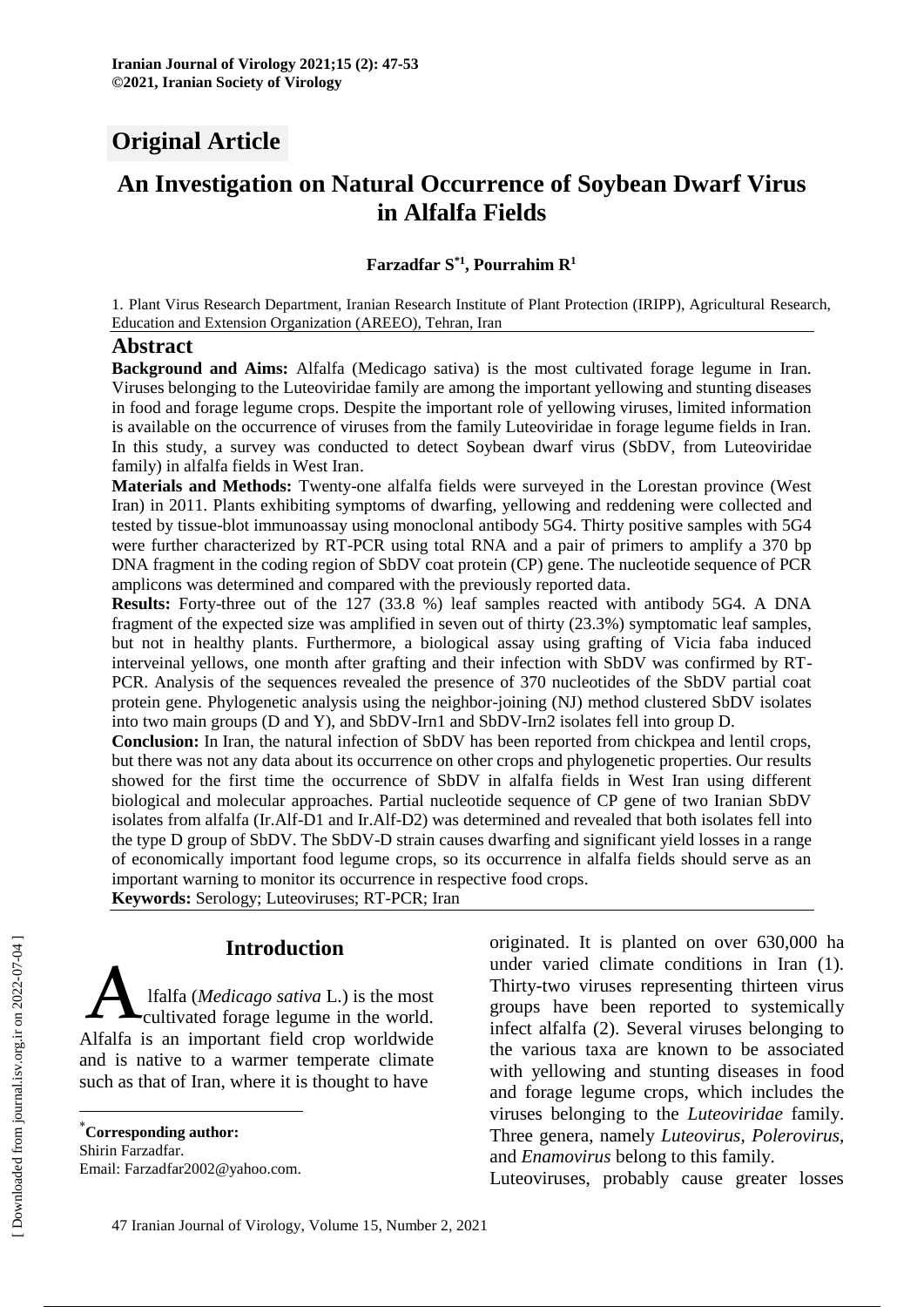than any other group of viruses in plants. Members of this family are phloem-limited with positive-strand RNA (3) and are circulatively-persistently transmitted by several aphid species. Some important luteoviruses such as *Bean leaf roll virus* (BLRV) (4), *Beet western yellows virus* (BWYV) and *Soybean dwarf virus* (SbDV) (5, 6) have been reported to infect alfalfa plants in USA, Australia and European countries. The infection causes degeneration or necrosis of phloem cells, disrupting the movement of assimilates in plants.

*Soybean dwarf virus* (SbDV) is an aphidtransmitted *Luteovirus* that can cause high soybean yield losses especially in Japan (7) and is capable of infecting more than 50 leguminous species like chickpea, lentil, and bean (6, 8). SbDV, like other luteoviruses, is transmitted by aphids in a circulative, persistent manner, and icosahedral particles of virus are localized in the phloem with low concentration (5). SbDV isolates have been grouped into two main strain types, dwarfing (SbDV-D) and yellowing (SbDV-Y), on the basis of host range and symptoms (9). Furthermore, at least four unique strains of SbDV have been described in Japan based on symptoms and their vector including SbDV-DS (dwarfing, solani), DP (dwarfing, pisum), YS (yellowing, solani), and YP (yellowing, pisum) (10).

In spite of the important role of yellowing viruses, limited information is available on the occurrence of viruses from the family *Luteoviridae* in forage legume fields (e.g. alfalfa) in Iran. Recently, *Bean leafroll virus*  (BLRV), the other member of the *Luteovirus* genus, has been reported from alfalfa fields in Southeast Iran (11). Although SbDV has been reported from annual food legumes including chickpea and lentil in Iran (12), little is known about the incidence of this virus in alfalfa fields.

# **Methods**

**Sampling:** To determine luteoviruses in alfalfa in Iran during a survey in the 2011 growing season, 127 symptomatic leaf samples of alfalfa showing mosaic, mottling, dwarfing, yellowing, and reddening symptoms were collected from 21 fields in Lorestan province (Fig. 1).



**Fig. 1.** Yellowing (A), reddening (B), dwarfing (C) and malformation (D) symptoms observed in alfalfa fields.

Samples were immediately transported in labeled plastic bags on ice in cold boxes to the laboratory and kept at 4°C prior to being tested. Virus disease incidence in each randomly chosen field was estimated according to the reactions of leaf sample extracts in diagnostic assays initially by serological assays followed by the RT-PCR as described below.

**Tissue Blot Immune Assay (TBIA):** Leaf extracts were tested by tissue blot immunoassay (TBIA) according to Makkouk and Kumari (13), using 5G4 monoclonal antibody which has been reported to react with a broad-spectrum of legume infecting luteoviruses (14). Petioles were cut with a new razor blade in a steady motion to obtain a single plane cut surface and pressed on a Nitrocellulose membrane (BA-45, Schleicher & Schuell, Germany). The membrane was washed three times with phosphate-buffered saline (PBS) (3 mM KCl, 3 mM NaN3, 8 mM Na2HPO4, 1 mM NaH2PO4, and 0.13 M NaCl, pH 7.4) containing 0.05% Tween 20 (PBST) at 5-min intervals, blocked in 1-μg/ml polyvinyl alcohol in PBST, and incubated 30 min at room temperature (RT). After washing, the membrane was placed in 1:1,000 dilution of monoclonal antibody 5G4 which has been reported to react with a broad-spectrum of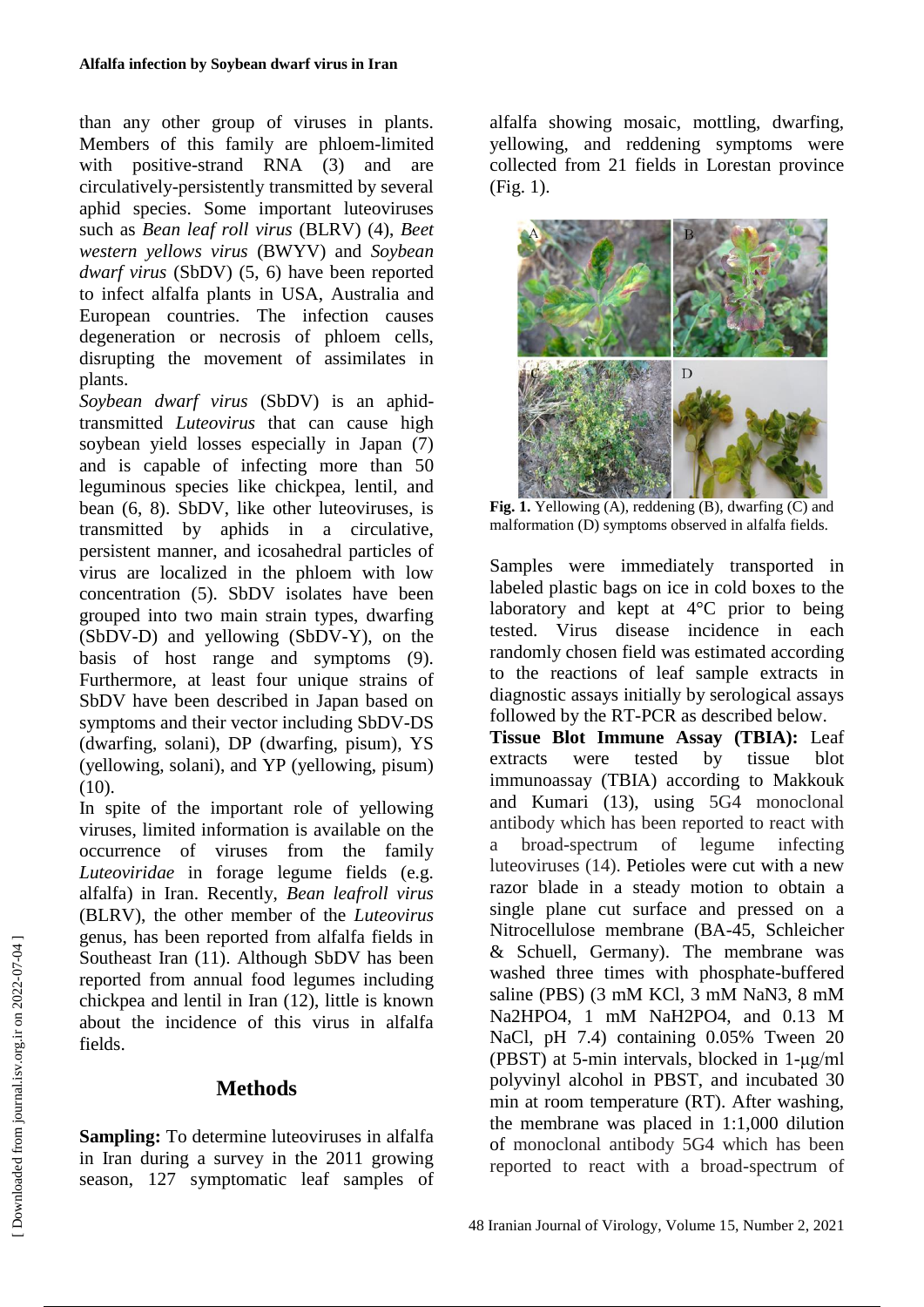legume infecting luteoviruses in conjugate buffer (2% polyvinylpyrrolidone-24000, 0.05% Tween 20, 0.2% bovine serum albumin, and 1 mM MgCl2 in PBS, pH 7.4). The membrane was washed and incubated in 1:10,000 dilution of alkaline phosphatase-conjugated goat antimouse IgG (Sigma Chemical Co., St. Louis, MO) for one hour at RT. The membrane was washed, and directly placed in color development solution (0.1 M Tris-HCl, pH 9.5, containing 0.1 M NaCl, 5 mM MgCl2, 0.33 mg/ml nitro blue tetrazolium, and 0.17 mg/ml 5-bromo-4-chloro-3-indolyl phosphate *p*toluidine salt) prepared just before use. All buffers used contained 0.02% sodium azide as a preservative. Development of blue-purple color in dotted areas was interpreted as infected samples. SbDV infected chickpea (11) was used as positive control and young healthy alfalfa plants cultivated in insect-free greenhouse was used as the negative control. Positive samples for BLRV, BWYV, and SbDV were used as previously reported (12).

**Graft inoculation test:** Seventy-five healthy faba bean (*Vicia fabae*) plants were grafted with TBIA positive (SbDV infected) alfalfa samples. One to two nodes of each SbDV infected alfalfa stem are selected and leaves and apical tip were removed to reduce evaporation and early abort of the scion. The vascular system of the scion was exposed by a long cut on two sides to create a wedge. In the healthy faba bean plants, leaves around the scion insertion side were removed and a longitudinal cut was made into the stem in which the wedge cut scion was inserted so that both vascular systems join. The graft insertion side was taped tightly with parafilm to prevent desiccation and the grafted plant was protected from excessive evaporation by a plastic bag cover. This cover was removed after 2-3 days (3). The infection of grafted plants was checked by RT-PCR.

**RT-PCR and sequence analysis:** Thirty samples showing positive reaction with 5G4 were selected and further tested by the reverse transcription-polymerase chain reaction (RT-PCR) method. Total RNA was extracted from 100 mg of leaf tissue using 1 ml of RNA extraction solution TRI Reagent® (Sigma

49 Iranian Journal of Virology, Volume 15, Number 2, 2021

|                                                 |  |  | Chemical, St. Louis, MO) according to the |  |  |  |  |
|-------------------------------------------------|--|--|-------------------------------------------|--|--|--|--|
| manufacturer's instructions and dissolved in 20 |  |  |                                           |  |  |  |  |
|                                                 |  |  | ul of diethylpyrocarbonate (DEPC)-treated |  |  |  |  |
| water after a brief air drying.                 |  |  |                                           |  |  |  |  |

|                | Table 1. Information of selected Soybean dwarf virus |                 |            |             |  |  |  |
|----------------|------------------------------------------------------|-----------------|------------|-------------|--|--|--|
|                | (SbDV) sequences used in this study for phylogenetic |                 |            |             |  |  |  |
| analysis.      |                                                      |                 |            |             |  |  |  |
| No             | GenBank                                              | Isolate         | Country    | Strain      |  |  |  |
|                | Acc. No.                                             | name            | origin     | type        |  |  |  |
| 1              | EU306587                                             | PA              | <b>USA</b> | D           |  |  |  |
| $\overline{c}$ | EU306582                                             | MD <sub>8</sub> | <b>USA</b> | D           |  |  |  |
| 3              | EU306581                                             | MD7             | USA        | D           |  |  |  |
| $\overline{4}$ | DO145545                                             | Wisc3           | <b>USA</b> | D           |  |  |  |
| $\overline{5}$ | EU306585                                             | <b>NY</b>       | <b>USA</b> | D           |  |  |  |
| 6              | EU306588                                             | SC <sub>1</sub> | <b>USA</b> | D           |  |  |  |
| 7              | EU306578                                             | $MD2-D$         | <b>USA</b> | $\mathbf D$ |  |  |  |
| 8              | EU306591                                             | $MD9-D$         | <b>USA</b> | D           |  |  |  |
| 9              | EU306589                                             | VA              | <b>USA</b> | D           |  |  |  |
| 10             | EU306580                                             | MD3-D           | <b>USA</b> | D           |  |  |  |
| 11             | AB038147                                             | YS              | Japan      | Y           |  |  |  |
| 12             | NC-003056                                            | <b>YS</b>       | Japan      | Y           |  |  |  |
| 13             | EU306576                                             | $KY-1$          | <b>USA</b> | Y           |  |  |  |
| 14             | EU306590                                             | VA.Y            | <b>USA</b> | Y           |  |  |  |
| 15             | EU306579                                             | $MD2-Y$         | <b>USA</b> | Y           |  |  |  |
| 16             | EU306586                                             | $NC-Y$          | <b>USA</b> | Y           |  |  |  |
| 17             | EU306584                                             | MS.Y            | <b>USA</b> | Y           |  |  |  |
| 18             | EU306577                                             | $MD-1.Y$        | <b>USA</b> | Y           |  |  |  |
| 19             | EU306583                                             | MD8.Y           | <b>USA</b> | Y           |  |  |  |
| 20             | L <sub>20835</sub>                                   | Y               | <b>USA</b> | Y           |  |  |  |
| 21             | $Ir.A1f-D1$                                          | $Ir.A1f-D1$     | Iran(this  | D           |  |  |  |
|                |                                                      |                 | study)     |             |  |  |  |
| 22             | $Ir-A1f-D2$                                          | Ir.Alf-D2       | Iran(this  | D           |  |  |  |
|                |                                                      |                 | study)     |             |  |  |  |

First-strand cDNA synthesis was performed using M-MuLV reverse transcriptase (Fermentas, Lithuania) with the previously described primers (15). Synthesized cDNA was used as template DNA, with *Taq* polymerase (SinaClon, Iran) in PCR. Cycle conditions were one cycle of 95°C for 5 min; 35 cycles of 95°C for 1 min, 53°C for 1 min, 72°C for 2 min; and one cycle of 72°C for 10 min. The PCR products were analyzed by electrophoresis in a 1 % agarose gel. PCR products of four SbDV isolates were separated by electrophoresis in agarose gels. The expected fragments were excised from the gels and cleaned by the QIAquick Gel Extraction Kit (QIAGen) according to the manufacturer's recommendations. The DNA amplicons were sequenced in both directions by Sanger's dideoxynucleotide chain termination method.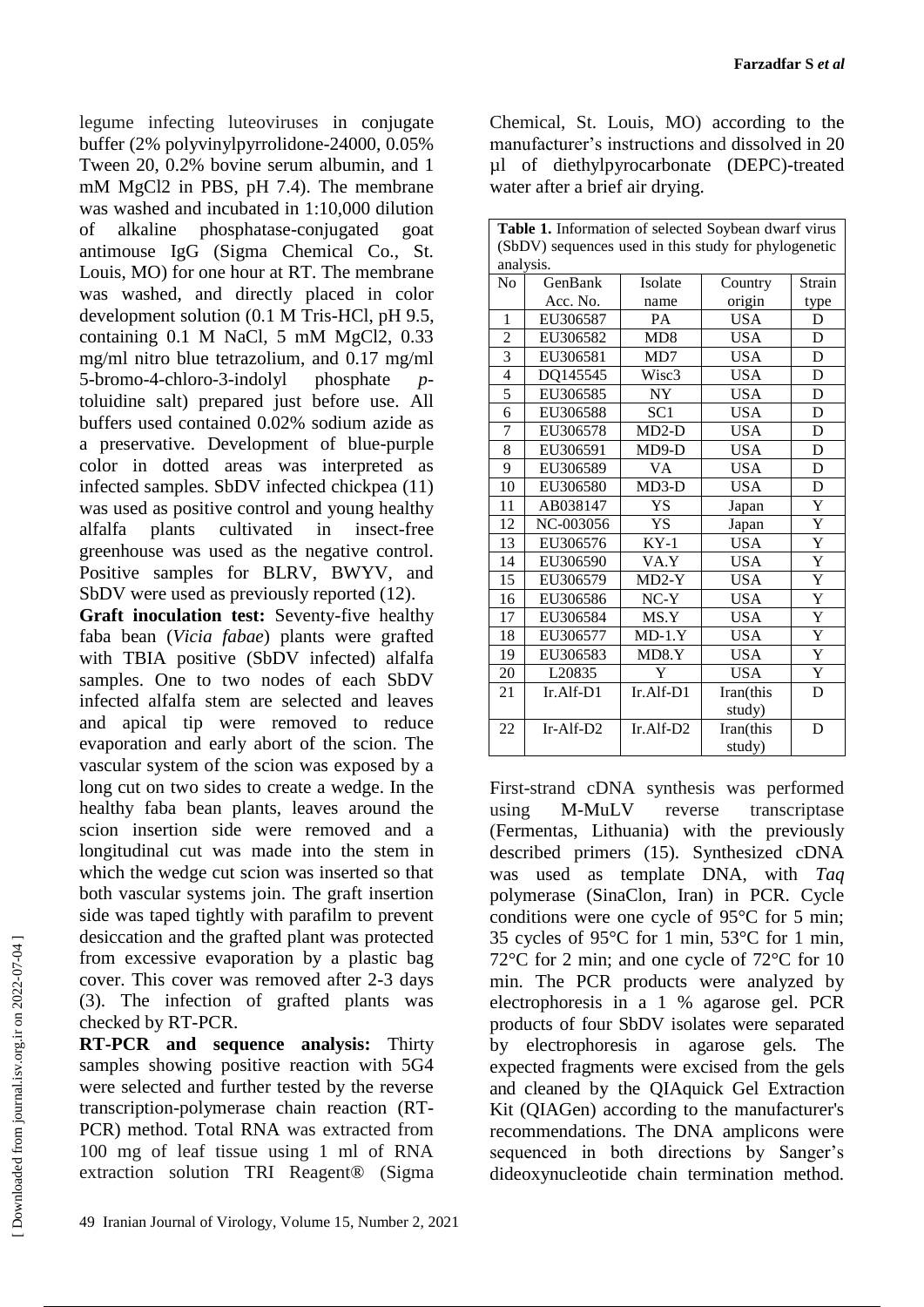Nucleotide sequences of two SbDV isolates (obtained in this study) together with 20 available sequences of SbDV in GenBank were aligned using CLUSTAL X (16) with Transalign (17) for optimal alignment (Table 1). The phylogenetic tree was inferred using the NJ method implemented in MEGA X (18).

## **Results**

The use of the TBIA technique greatly facilitated the detection of such a broad array of samples tested. The reactions of diseased and non-diseased plant samples in TBIA with the antisera used were clearly different. Serological results showed 43 of the 127 (33.8 %) leaf samples reacted with the general *Luteovirus* monoclonal antibody 5G4 (Fig. 2).



**Fig. 2.** Results of tissue blot immunoassay (TBIA) of alfalfa tissue using 5G4 monoclonal antibody. Luteovirus infected samples developed a purple-blue color (shown by arrows), whereas non-infected ones did not.

The reactions of plant samples in TBIA with the antibody used were clearly different between diseased and non-diseased ones, i.e., a positive reaction was indicated by the development of a blue-purple color, whereas in negative reaction tissue blots remain green. Surveys were conducted in 21 alfalfa fields distributed over Lorestan province West Iran.

The most prevalent symptoms associated with alfalfa plants affected by SbDV were yellows, dwarfing, and reddening. SbDV infections of alfalfa samples were also successfully transmitted by grafting to *V. faba* and

interveinal chlorosis was observed three weeks post-inoculation which their SbDV infection was verified by RT-PCR. This confirms the symptoms previously reported for SbDV (19). Thirty samples showing positive reaction with 5G4 were selected and further tested by reverse transcription-polymerase chain reaction (RT-PCR) method using specific primers designed to amplify a DNA fragment in SbDV coat protein (CP) gene. Amplification of a DNA fragment with the expected size (372 bp) was observed in 7 out of 30 (23.3%) symptomatic leaf samples, but not in healthy plants (Fig. 3).



**Fig. 3.** Agarose gel electrophoresis of PCR products using specific primers designed to amplify a DNA fragment of ca. 370 bp of SbDV CP gene. Lane 1, 100 bp DNA ladder (ThermoFisher scientific, Lithuania), Lanes 2 and 3, healthy plant extracts, lane 4, positive control (SbDV infected), lanes 5-11, alfalfa samples infected with SbDV.

Nucleotide sequence of PCR amplicons was determined for two isolates (Ir.Alf-D1 and Ir.Alf-D2). Phylogenetic analysis based on CP nucleotide sequences showed that two Ir.Alf-D1 and Ir.Alf-D2 isolates fell in type D group of SbDV (Fig. 4). Overall CP partial nucleotide identity between SbDV isolates in this study ranged from 91.8% to 100%. However, Comparative sequence analysis revealed that Ir.Alf-D1 and Ir.Alf-D2 isolates shares the highest nucleotide sequence identity (97.9- 98.7%) with EU306580 (MD3 isolate from USA) and the lowest nucleotide sequence identity (91.8-92.4%) with AB038147 and NC-003056 (both from Japan) (Fig. 5)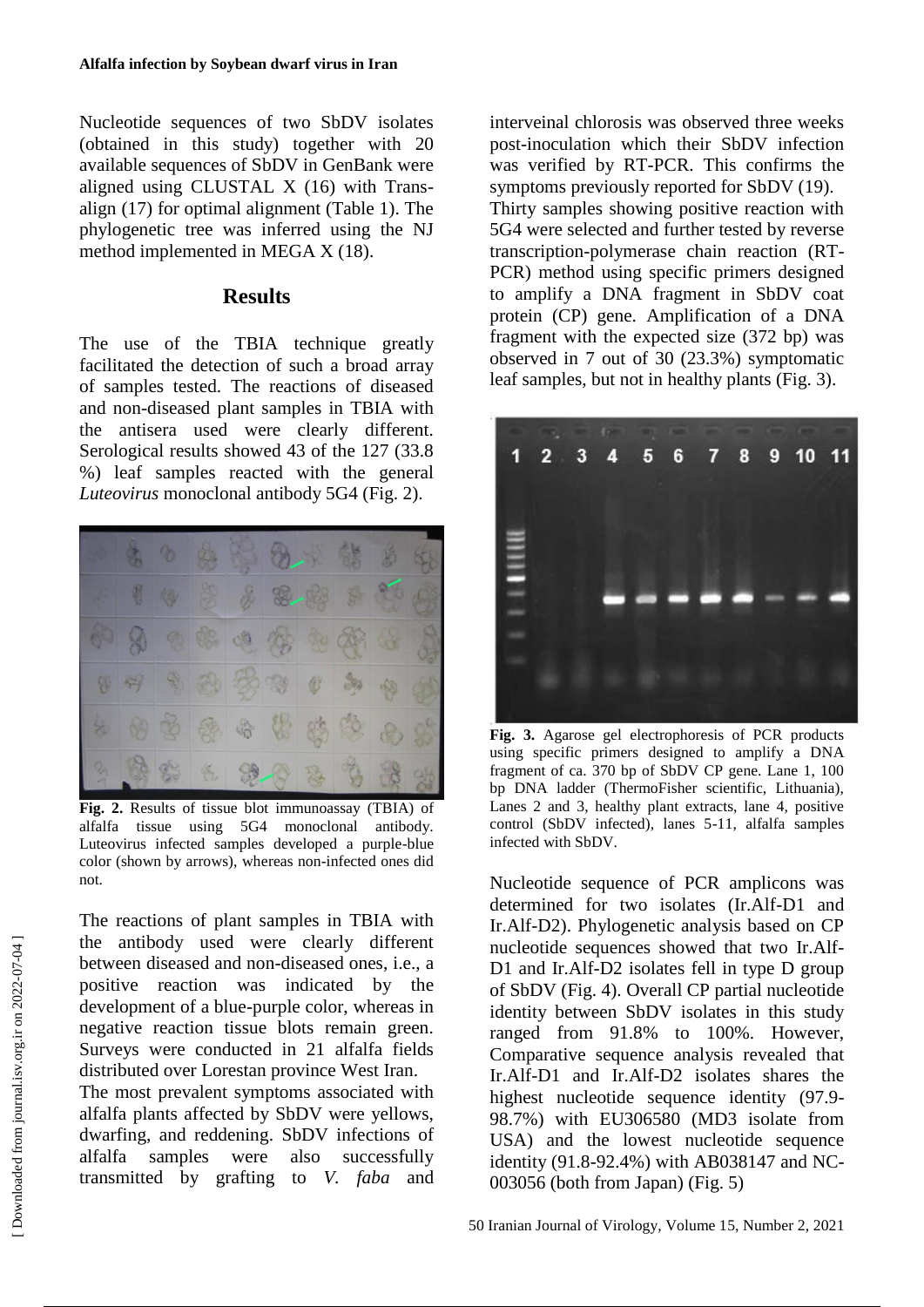

**Fig. 4.** Phylogenetic tree reconstructed based on the nucleotide sequences of SbDV coat protein gene. Bean leaf roll virus (BLRV) and Barley yellow dwarf virus (BYDV) are the chosen outgroups.

### **Discussion**

Serological results showed 43 of the 127 (33.8 %) leaf samples reacted with the general *Luteovirus* monoclonal antibody 5G4 (a monoclonal antibody against a wide range of legume infecting luteoviruses) in TBIA. This result shows that the luteoviruses are one of the most predominant problems in all alfalfa fields surveyed in Lorestan province. Furthermore, it confirmed the infection of alfalfa fields by luteoviruses as previously reported (5, 6). However, twenty-three symptomatic samples with positive reaction with 5G4 antibody in TBIA did not produce any DNA fragment in RT-PCR using SbDV specific primers. Further studies are required to determine possible other virus(es) infections in these symptomatic samples.

The incidence of infections differed among the regions surveyed. This variation could be caused by many ecological factors such as the presence or abundance of virus reservoirs. In this study, the most important alfalfa aphids including the green peach aphid (*Myzus*  *persicae*), spotted aphid (*Therioaphis maculata*) and pea aphid (*Acyrthosiphon pisum*) were observed. The aphids as vectors of luteoviruses colonize the newly grown spring plants and multiply rapidly and can lead to the rapid spread of the disease (14). In addition, differences in the rate of infections may be due to the uneven distribution of inoculum sources and/or the different climatic conditions in alfalfa areas surveyed.

Perennial legumes like alfalfa can provide an unremitting inoculums reservoir and are hence of great significance to the epidemiology of viruses. In spite of using insecticides in food legume crops (particularly against aphids), less or no insecticide used for alfalfa and in many cases alfalfa fields left without any attention to the control of pests. Aphids persistently transmit SbDV and many plants may become infected near the site where the viruliferous aphids land and move about. Also relatively short rotations commonly employed in annual food legumes production lead to the occurrence of overlapping of these crops with legume pasture species (e.g. alfalfa) or weed species and a greater likelihood of volunteer plants from unharvested seed which can act as virus reservoirs (2). A biological assay using indicator plant *V. faba* confirmed the presence of SbDV in alfalfa fields. However, no biological differentiation was found among Iranian SbDV isolates.

Previous phylogenetic studies using coat protein sequences showed that SbDV population fell into two main groups (Y and D) (20). Phylogenetic tree reconstructed using CP sequence of 22 SbDV isolates including Ir.Alf-D1 and Ir.Alf-D2 (this study), confirm the previous reports and indicating that the phylogenetic clustering of SbDV strains based on CP is not clearly related to the geographic separation of the isolates. SbDV has been reported from chickpea and lentils from Iran (11), but there is not any data regarding their genomic nucleotide sequences. However, more SbDV isolates from various hosts and locations should be sequenced and analyzed for a better understanding of phylogenetic structure of SbDV population.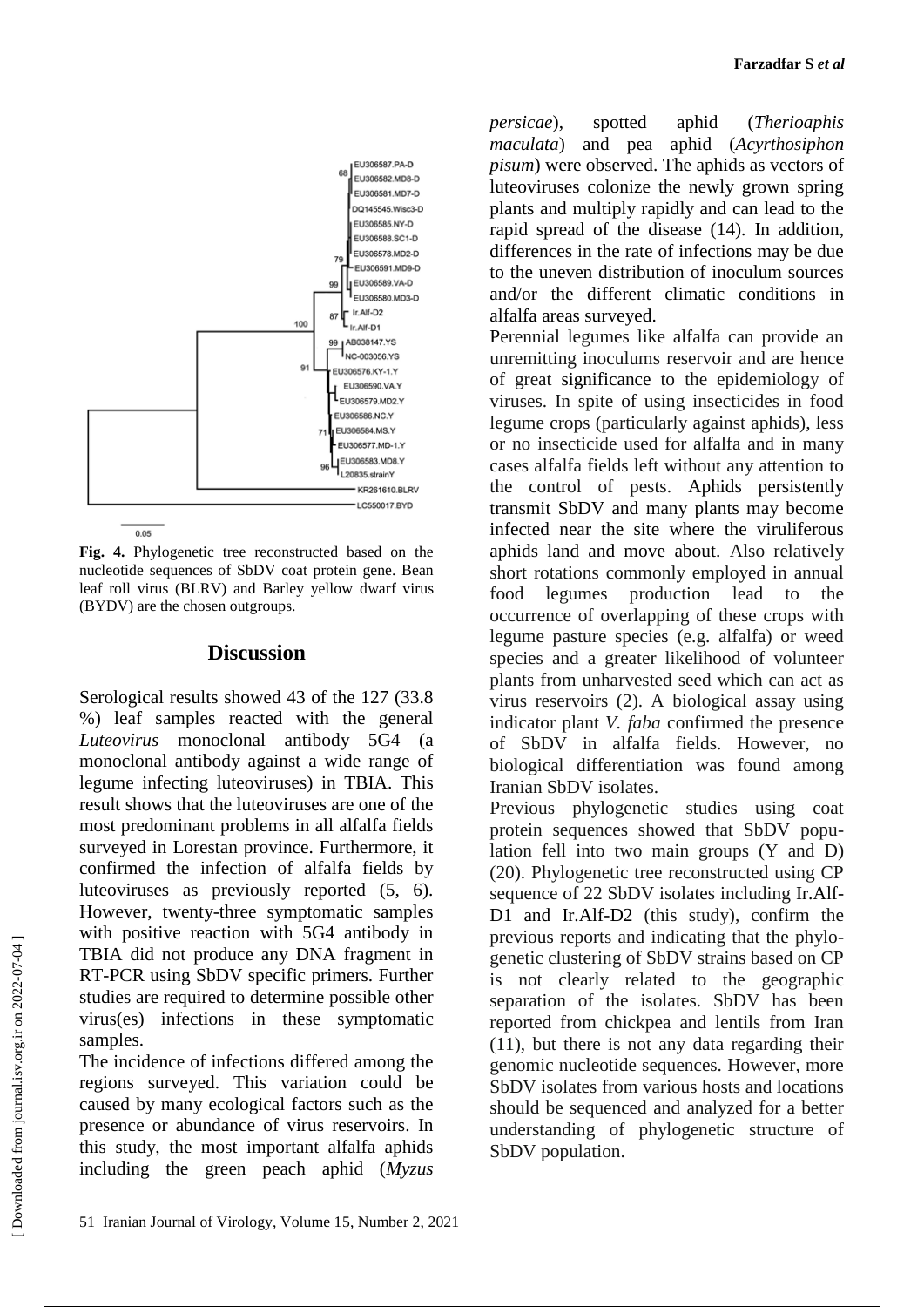

**Fig.5.** Percent nucleotide sequence identity of coat protein gene among 22 Soybean dwarf virus isolates including two Iranian SbDV isolates from alfalfa (Ir.Alf-D1 and Ir.Alf-D2). Details of the isolates are presented in table 1.

This survey was restricted to main alfalfagrowing areas in Lorestan province. An extension of this survey to other areas of Iran may reveal the presence of more viruses and viral strains in the crop. The importance of forage legumes especially alfalfa crops to the economy of these regions illustrate the significance of gathering information on the viral spread and subsequent crop losses. Characterization of the virus population structure and determination of its genetic diversity are important factors to the development of efficient and permanent control measures for alfalfa viruses and provides the opportunity for us to implement preventive strategies and may prevent spread to other susceptible crops.

## **Conclusion**

Natural occurrence of SbDV infection on chickpea and lentil crops have been previously reported from Iran (12), however, there was not any data about its occurrence on other crops and phylogenetic properties of Iranian SbDV isolates. Our results showed for the first time the occurrence of SbDV in alfalfa fields in West Iran using different biological and molecular approaches. Partial nucleotide

sequence of CP gene of two Iranian SbDV isolates from alfalfa (Ir.Alf-D1 and Ir.Alf-D2) revealed that both isolates fell into the type D group of SbDV. The SbDV-D strain causes dwarfing and significant yield losses in a range of economically important food legume crops worldwide, so its occurrence in alfalfa fields should serve as an important warning to monitor its occurrence in respective food crops.

#### **Acknowledgment**

We would like to thank the plant virus research department of Iranian research institute of plant protection for availing the facility to carry out the study.

## **Conflict of interest**

No conflict of interest is declared

## **Funding**

This work was supported in part by The Iranian Research Institute of Plant Protection (IRIPP) [agreement No. 5068-90/12/09].